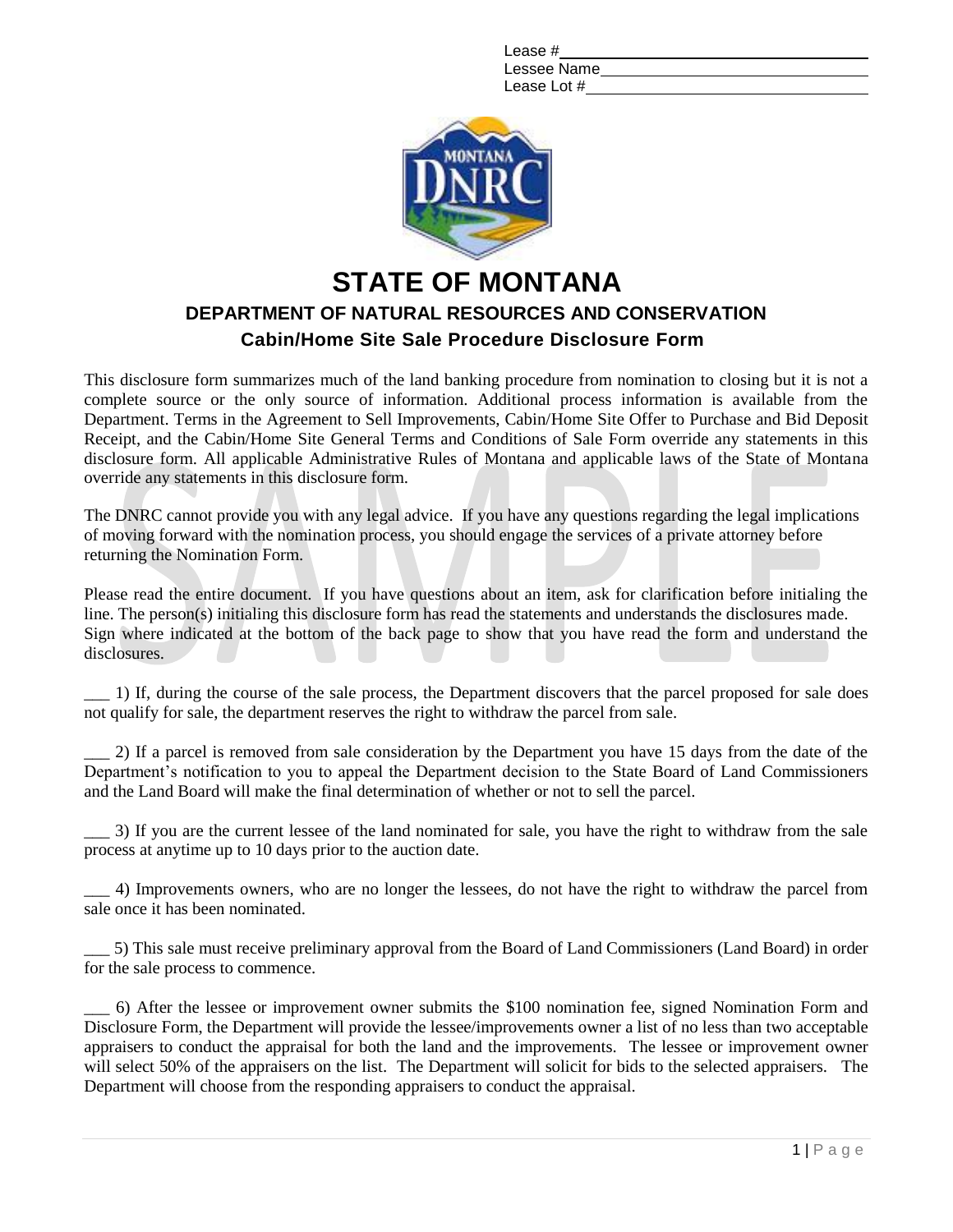\_\_\_ 7) You will be notified of the estimated processing costs that will be required in order to move forward with the sale process, (including but not limited to appraisal attributable to the improvements under consideration for sale on the state-owned lease site, cultural survey, indirect costs pursuant M.C.A. §17-1-106, etc.), and you will have 10 days after the Department's notification to submit payment for such processing costs. These costs are estimated and may vary from actual expenses. Upon receipt payment for the estimated processing costs, the Department will contract for the appraisal.

\_\_\_ 8) If you are the current lessee, and do not want to pay the processing costs and/or do not want to proceed with the sale process, you must notify the Department in writing, either by letter or email, and the parcel will be removed from consideration for sale. Once costs are incurred in the sale process, limited, if any, refunds can be made.

\_\_\_ 9) Parcels with legal access are appraised as such. Parcels without legal access are appraised as if they had legal access. The appraiser will provide separate values for the state owned land and non-state owned improvements under consideration for sale. Once the appraisal has been reviewed by the Department the lessee/improvements owner will be notified of the appraised value(s).

\_\_\_ 10) If you do not agree with the recommended values, you must notify the Department in writing within 10 days of the Department notification of the appraised values if you wish to be granted an informal administrative hearing before the Department to dispute the values. If you are the current lessee and have initiated the sale and submitted the estimated processing costs, you may remove the parcel from the sale process, and the existing lease continues under the present terms. If any estimated processing cost funds remain, they will be refunded. If actual expenses exceed estimates you will be billed.

\_\_\_ 11) The Department will present to the Land Board the appraisal and appraisal review along with the Department's findings, conclusions and recommended values from the informal administrative hearing, if any. The Land Board will then set the minimum bid for the land and the maximum value of the improvements under consideration for sale. If you are the current lessee and choose to remove the parcel from the sale process, you must notify the department in writing that you wish to withdraw the parcel from the sale process. The existing lease will continue under the present terms. If any estimated processing cost funds remain, they will be refunded. If actual expenses exceed estimates you will be billed.

\_\_\_ 12) If, after the Land Board has set the minimum bid for the land and the maximum value of the improvements, you wish to move forward with the sale and consent to the terms and conditions of the proposed sale, you must complete an *Agreement to Sell Improvements* contract. The Agreement to Sell Improvements contract will include the terms of the improvements sale, including maximum value of the improvements (see #11), and marketing obligations. You will be contractually obligated to transfer any and all interest in the improvements upon the lease lot, with clear title, should you not be the highest bidder at auction.

\_\_\_ 13) Current Lessee/improvements owner will be required to allow reasonable access for prospective bidders to view the potential sale parcel and improvements under consideration for sale.

\_\_\_ 14) All parcels are sold through a public auction in the county where the land is located. The Department will set a date and time for the auction. All qualified bidders, must appear in person or designate a legal representative to appear and bid on their behalf. The Department shall, at a minimum, publish the notice of the auction in a newspaper of general circulation in said county once a week for at least four consecutive weeks preceding the due date for bid deposits, and will post the cabin or home site on the Department website.

\_\_\_ 15) All qualified bidders, including the current lessee or improvements owner, shall submit an *Offer to Purchase Form* along with a bid deposit, by certified check or electronic funds transfer drawn on any Montana bank, equal to or greater than 5% of the minimum bid amount for the land only. Said bid deposit must be postmarked no later than 20 days before the auction, and must be received by the Department 15 days prior to the auction (see item #18). The Offer to Purchase Form will be available online after the Land Board sets the minimum bid (per item #11). The form will also be mailed by the Department directly to the lessee or improvements owner who nominated the sale.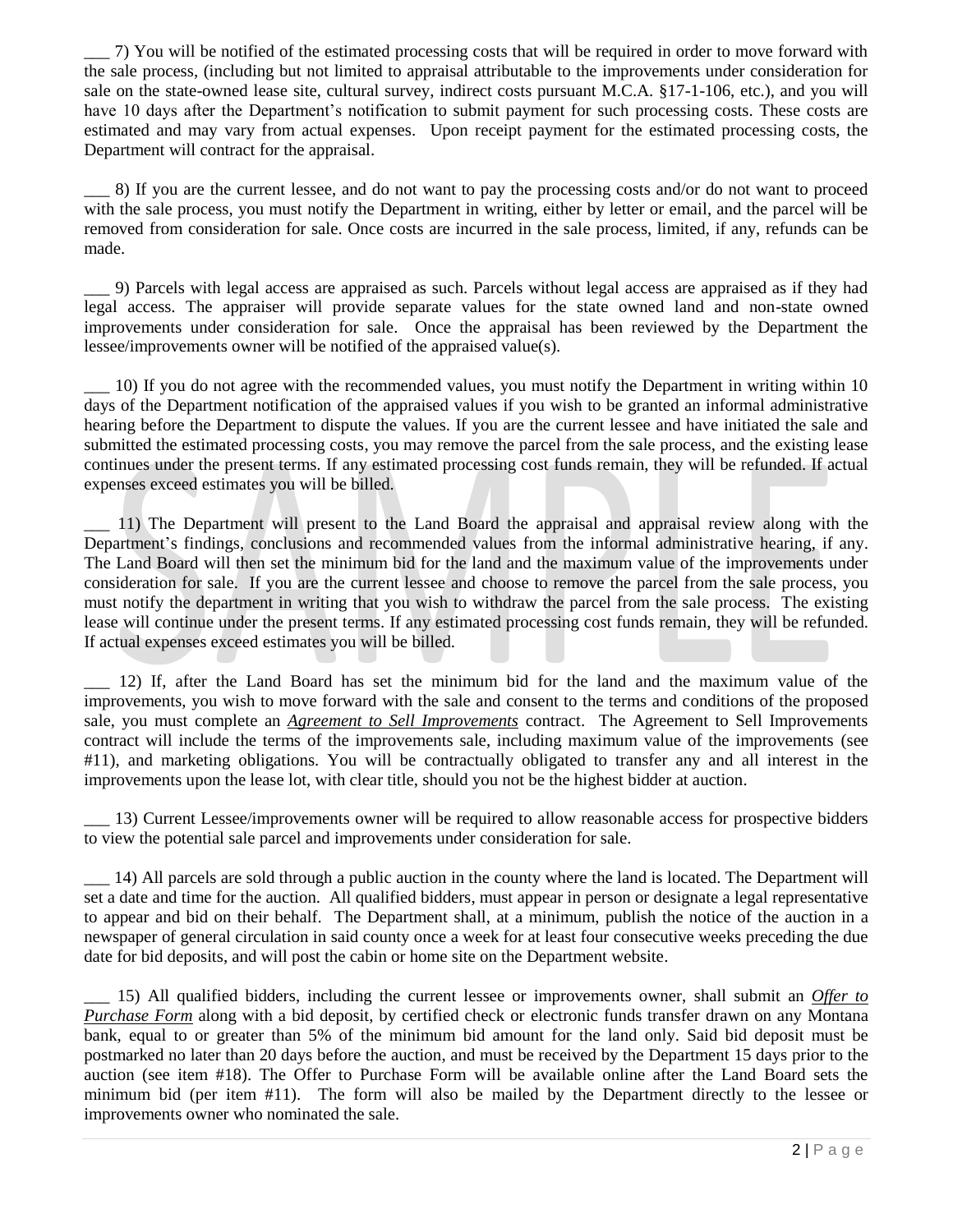\_\_\_ 16) It is your responsibility to verify whether any additional bid deposits have been received by the Department if you are concerned about competitive bidding. If you are the current lessee and have initiated the sale and submitted the estimated processing costs and wish to remove the parcel from the sale process, you must notify the Department in writing by Certified Mail so that notice is received by the Department no less than 10 days before the date of the auction (see #18). If you remove the parcel from the sale process, the existing lease continues under the present terms. All costs incurred in preparing the parcel for sale will be paid out of the money submitted for estimated processing costs and the bid deposit. Any funds, submitted for estimated processing costs or bid deposit, remaining will be returned to the lessee. If actual expenses exceed estimates you will be billed.

\_\_\_ 17) If the current lessee fails to notify the Department in writing by Certified Mail no less than 10 days before the date of the auction, the auction will not be cancelled. Improvements owners, who are no longer the current lessee, do not have the right to withdraw the parcel from sale.

\_\_\_ 18) You are responsible for meeting established deadlines for any submission or notification to the Department. If you are sending mail from a location that is expected to have slow mail service to the Department for any reason (from outside of the U.S., outside of Montana, or other reason), you are responsible for ensuring the department receives your mail in the established timeframe. This may require sending submissions or notices through expedited mail delivery.

 $\Box$  19) All bidding is done by oral bid on the date of auction. Bidding will begin with the competitive bidder(s) submitting a bid of no less than the minimum bid amount listed in the auction notice. Bids for less than the minimum will not be accepted. Bidding will continue until the competitive bidders no longer wish to raise the bid. The Department representative conducting the auction will then ask the current lessee if they wish to exercise their lessee preference right to match the high bid. If the current lessee chooses to exercise that right, the bidding may begin again if the competitive bidders wish to bid a higher amount. The bidding only stops when the competitive bidders wish to cease bidding and/or the current lessee chooses not to match the high bid.

\_\_\_ 20) The sale will be presented to the Land Board for final approval. The Land Board has the final say on approving or disapproving of the sale. If the Land Board does not approve the sale, the successful bidder is not responsible for processing costs.

\_\_\_ 21) The parcel is sold to the highest bidder who consummates the terms of the sale (successful purchaser). The current lessee **has** the right to match the high bid at the oral auction. The owner of the improvements (if no longer the current lessee) **does not** have the right to match the high bid. The Department retains the bid deposit of the highest bidder and will return bid deposits of all unsuccessful bidders within 15 business days of the auction. If the highest bidder fails to comply with the terms of the sale, for any reason, and thus fails to consummate the sale, the bidder's bid deposit is forfeited unless the next higher bidder or a subsequent bidder, in sequence of bid amount, agrees to the terms of the sale and finalizes the sale.

22) If the successful purchaser is not the owner of the improvements, the owner of the improvements will be obligated to transfer any and all interest in the improvements upon the lease lot, with clear title, per the Agreement to Sell Improvements contract (See #12). The purchaser shall compensate the owner of the improvements no more than the maximum value of the improvements set by the Land Board (see #11). The owner of the improvements may choose to accept an amount less than the value set by the Land Board, but not more. The sale/purchase of the improvements must be completed prior to closing on the land.

\_\_\_ 23) All state trust land property is sold in "AS IS" condition. "As is" means that the buyer accepts the property in its present condition. The buyer takes the property at his or her own risk, without recourse against the seller for its condition or faults, whether the faults are apparent or not. No express or implied warranty(ies) will be provided by the Department with the sale. The failure of any bidder to inspect, or to be fully informed as to the condition of all or any portion of the property offered will not constitute grounds for any claim or demand for adjustment, reimbursement or withdrawal of a bid after the close of the auction.